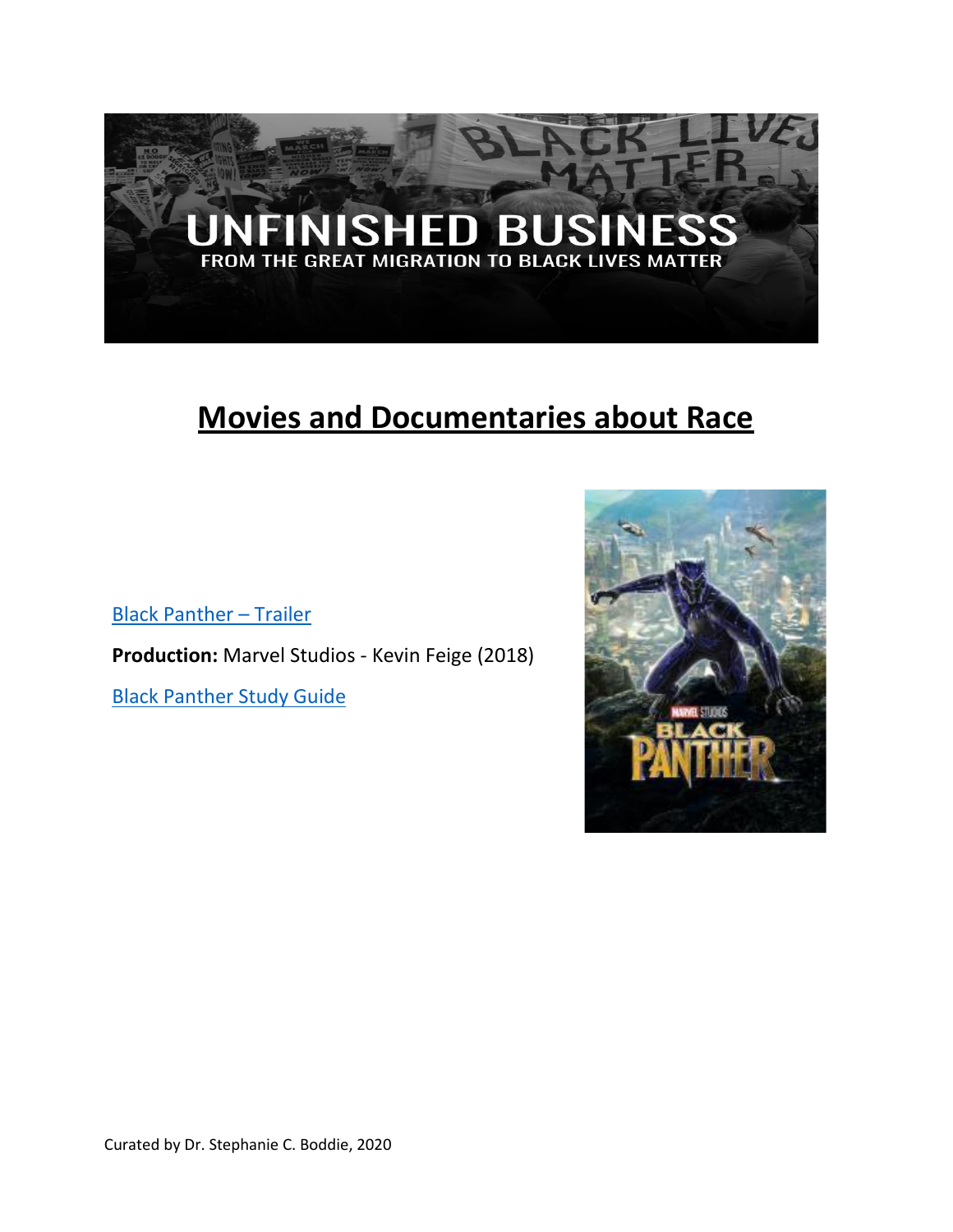## Prejudice – [Full Movie](https://www.youtube.com/watch?v=BB_5KsqN258&app=desktop)

Story by Jarvis Couillard

**Production:** Protestant Film Commission & Edmund L. Dorfmann Productions Inc. (1949)



[Bloodlines: Race, Cross, and the Christian](https://m.youtube.com/watch?v=us-tvWT2gDo) – [Documentary on John Piper](https://m.youtube.com/watch?v=us-tvWT2gDo)

**Production**: unknown (2015)

Book (2011) found here <https://www.desiringgod.org/books/bloodlines> AND THE CHRISTIAN



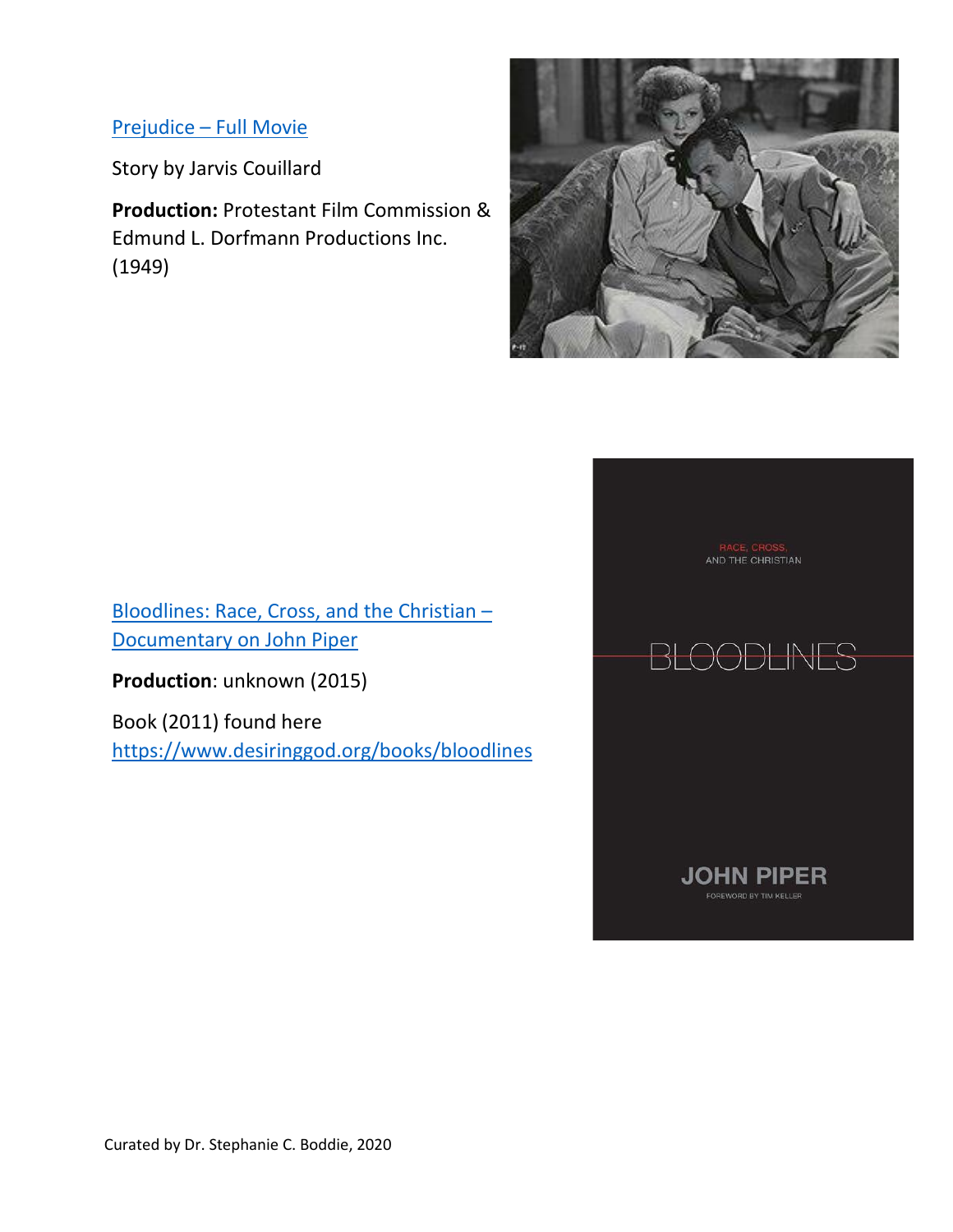## Green Book – [Official Trailer](https://www.youtube.com/watch?v=QkZxoko_HC0)

**Production:** Jim Burke, Brian Hayes Currie, Peter Farrelly, Nick Vallelonga, and Charles B. Wessler (2018)

[The Green Book: Guide to Freedom](https://www.smithsonianchannel.com/videos/how-the-green-book-helped-black-motorists-travel-safely/65702) – Smithsonian Documentary Snippet



[Driving Miss Daisy -](https://www.youtube.com/watch?v=TQ3wXC5jqKE) Official Tralier

Story by Alfred Uhry

**Production:** The Zanuck Company: Richard D. Zanuch and Lili Fini Zanuck. (1989)

[Driving Miss Daisy, An Educational Study Guide](http://img.broadway.com/images/dmd_study_guide.pdf)

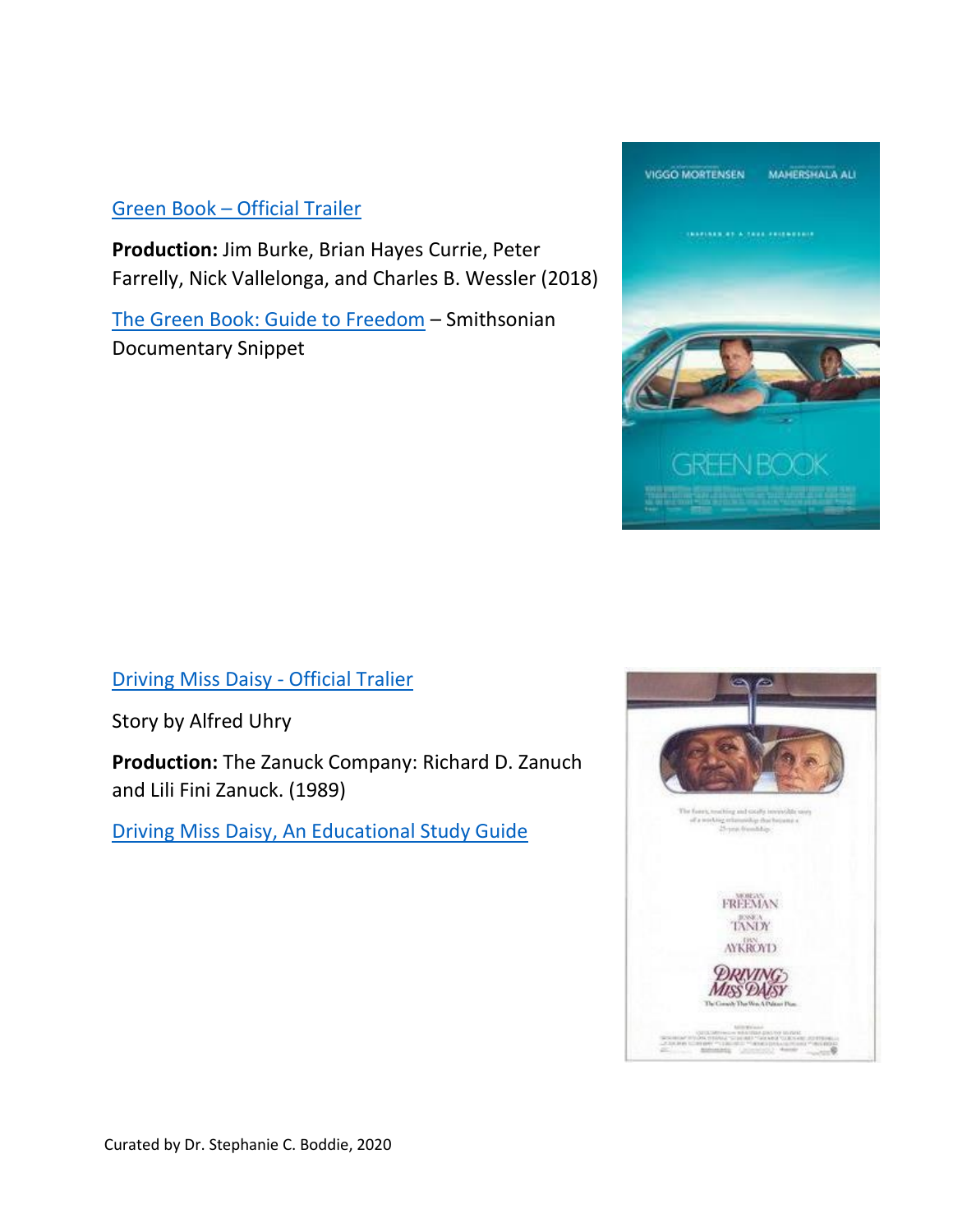## [Remember the Titans](https://www.youtube.com/watch?v=ThTD7u5z9hw) – Trailer

**Production:** Walt Disney Pictures: Jerry Bruckheimer and Chad Oman. (2000)

Discussion Guide: *[Remember the Titans](https://devzone.positivecoach.org/sites/uploads/files/PCA_Movie_RememberTheTitans.pdf)*



### [Hidden Figures](https://www.youtube.com/watch?v=5wfrDhgUMGI) – Official Trailer

**Production:** Donna Gigliotti, Peter Chernin, Jenno Topping, Pharrell Williams, & Theodore Melfi.

[Discussion Guide for](https://techbridgegirls.org/assets/files/what/publications/DiscussionGuideforHiddenFigures.pdf) *Hidden Figures*

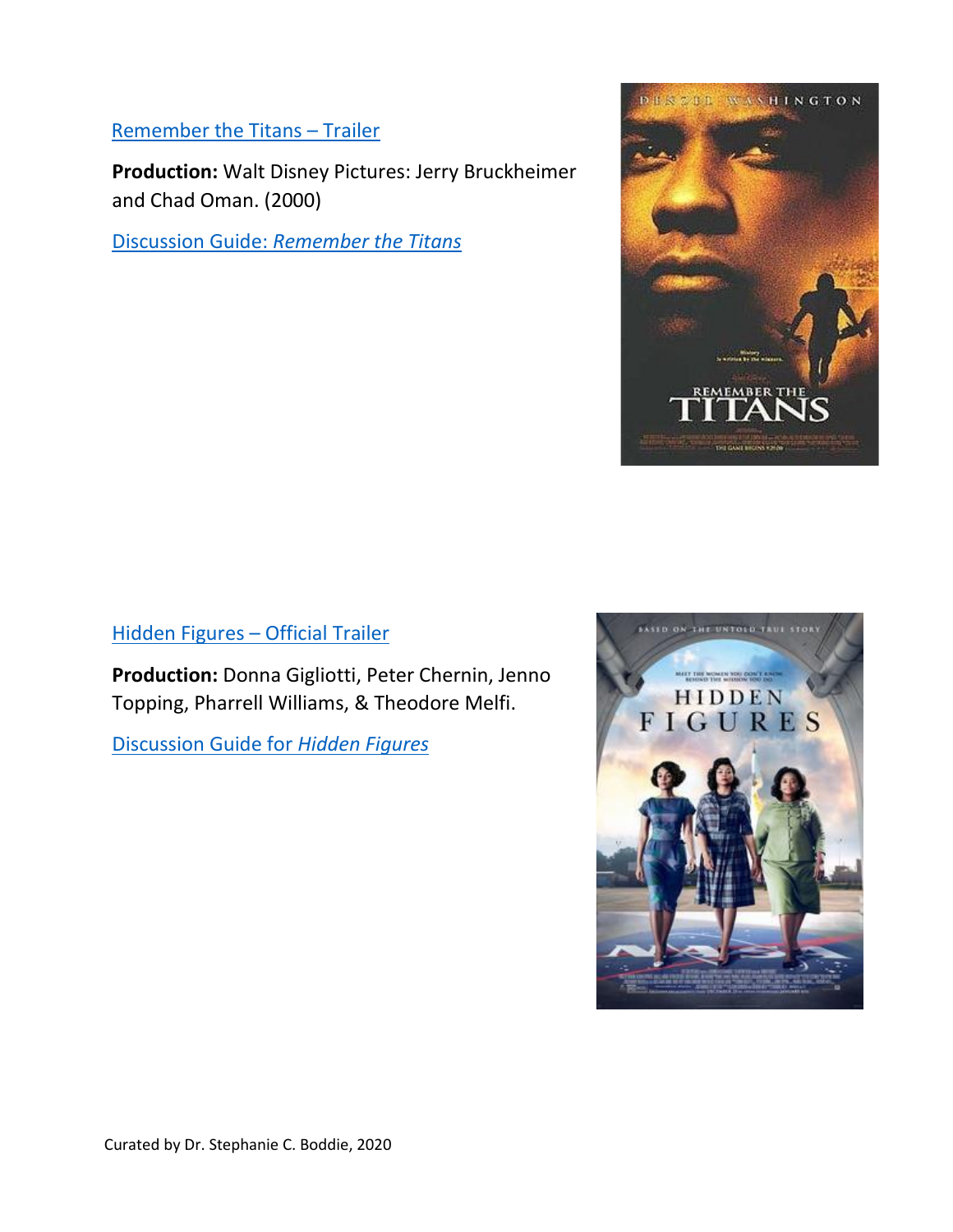## [JUST MERCY -](https://m.youtube.com/watch?v=GVQbeG5yW78) Trailer

**Production:** Gil Netter, Asher Goldstein, & Michael B. Jordan. (2020).

[Just Mercy: A Story of Justice and Redemption \(Book\)](https://www.amazon.com/dp/B00JYWVYLY/ref%3Ddp-kindle-redirect?_encoding=UTF8&btkr=1) by Brian Stevenson

*Just Mercy* [Discussion Guide by Dominique Gilliard](https://dominiquegilliard.com/wp-content/uploads/2020/01/Just-Mercy-film-questions.pdf)





[White Savior: Racism in the American Church](https://www.youtube.com/watch?v=2FWenQCC4-s) – Trailer

Writers: Aaron J. Christopher & Leigh Finke.

**Production:** unknown. (2019)

[Why You Need to Watch This Documentary on 'Racism](https://medium.com/%40namenzie/why-you-need-to-watch-this-documentary-on-racism-in-the-american-church-5171a78d6ea8) [in the American Church'](https://medium.com/%40namenzie/why-you-need-to-watch-this-documentary-on-racism-in-the-american-church-5171a78d6ea8) [b](https://medium.com/%40namenzie/why-you-need-to-watch-this-documentary-on-racism-in-the-american-church-5171a78d6ea8)y Nicole Menzie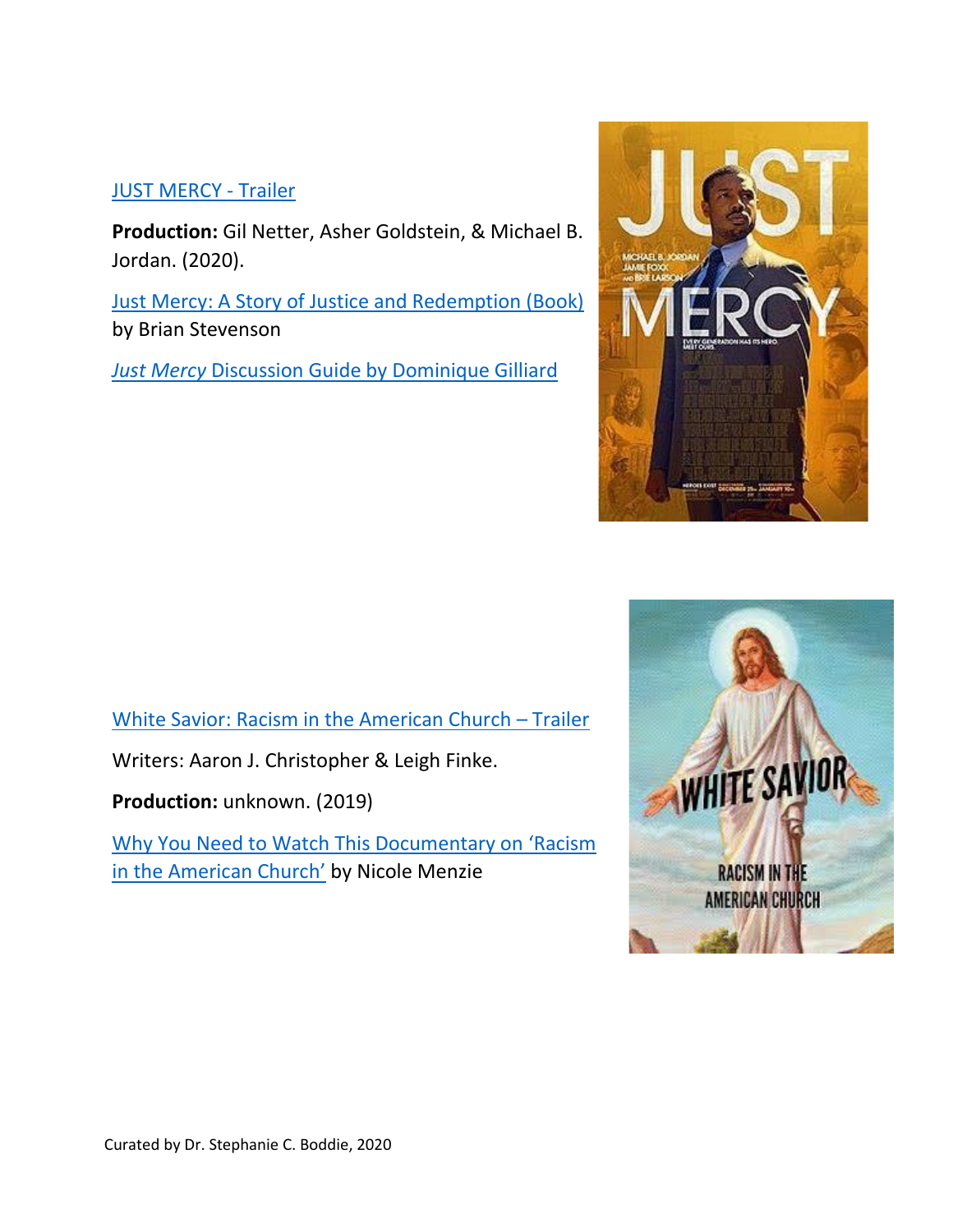#### Selma – [Official Trailer](https://www.youtube.com/watch?v=x6t7vVTxaic)

**Production:** Pathe, Harpo Films, Plan B Entertainment, Cloud Eight Films, Ingenious Media, Celador Films, Pathe UK (2014)

[Ethics on Film: Discussion of "Selma"](https://www.carnegiecouncil.org/publications/ethics_onfilm/0018)

[Raising Ethical Children: Questions and Ideas for Discussing](https://www.facinghistory.org/sites/default/files/Raising_Ethical_Children_Selma.pdf) ["Selma"](https://www.facinghistory.org/sites/default/files/Raising_Ethical_Children_Selma.pdf)



The Butler – [Official Trailer](https://www.youtube.com/watch?v=ePNGjp2Bx-c)

**Production:** Lee Daniels (2013)

[Lee Daniels' The Butler](https://www.americanbible.org/uploads/content/lee_daniels_the_butler.pdf) - American Bible Society [Discussion Guide](https://www.americanbible.org/uploads/content/lee_daniels_the_butler.pdf)